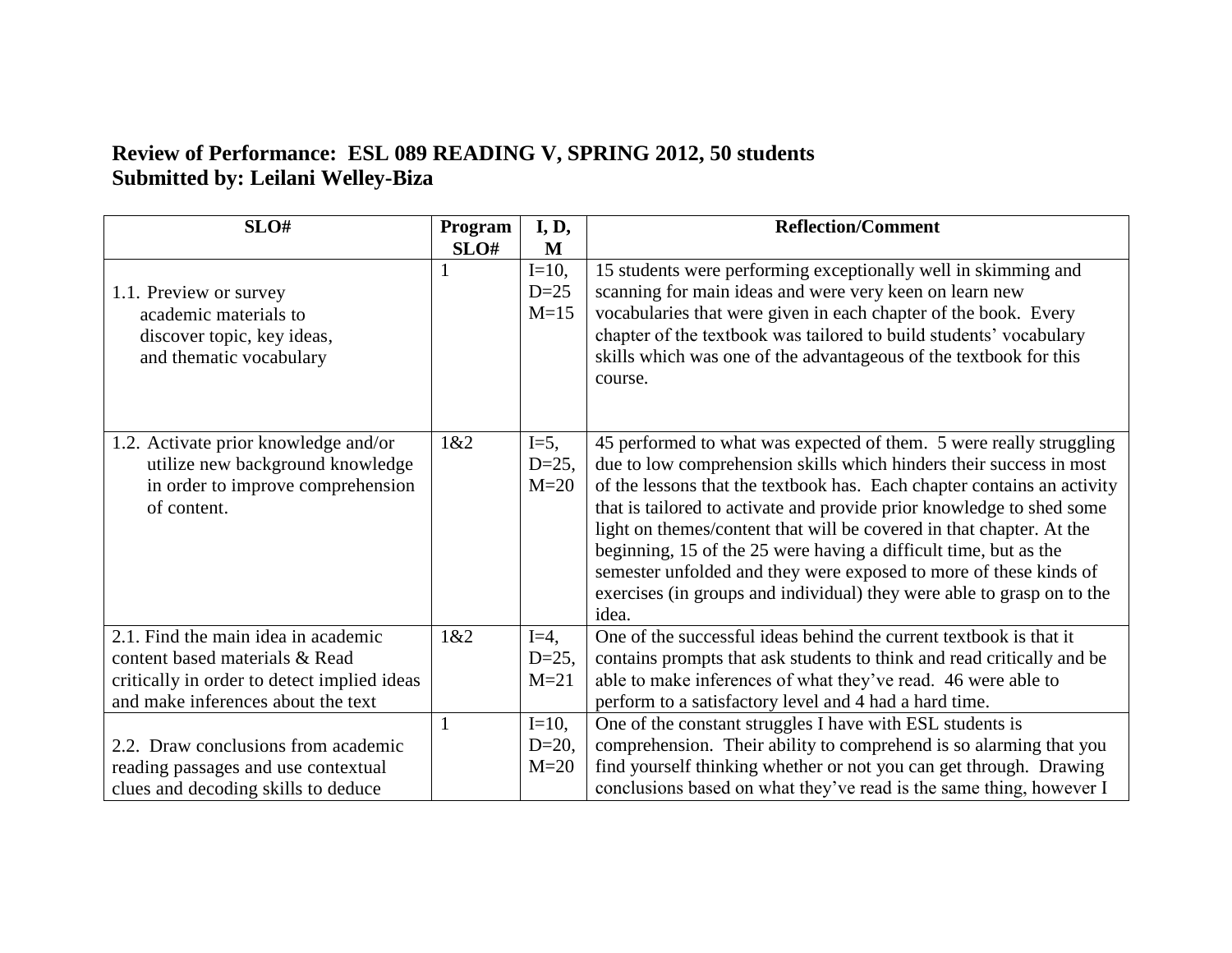| vocabulary meanings                                                                                              | 1            | $I=5$ ,                        | found that with a little probing and prompting using adequate<br>questions tend to break that barrier every time. Nevertheless, 20 were<br>able to master, 20 showcased signs of improvements, and another 10<br>were having difficulties, however showcased some of the basics of<br>what they were taught.<br>Skimming and scanning, I found my students anticipate this part of |
|------------------------------------------------------------------------------------------------------------------|--------------|--------------------------------|------------------------------------------------------------------------------------------------------------------------------------------------------------------------------------------------------------------------------------------------------------------------------------------------------------------------------------------------------------------------------------|
| 2.3. Demonstrate skimming and<br>scanning skills                                                                 |              | $D=20$ ,<br>$M=20$             | the textbook. With questions already given, all they have to do is<br>refer to the reading and find the answers by skimming and scanning<br>through it.                                                                                                                                                                                                                            |
| 2.4. Expand background knowledge in<br>content areas through thematic reading<br>and develop thematic vocabulary | $\mathbf{1}$ | $I=10$ ,<br>$D=25$ ,<br>$M=15$ | Although comprehension was at its lowest to a few, I found one thing<br>their good at is retaining facts they come across. They're good at<br>memorization or they just love reading about facts, they seemed to<br>have develop a knack for reading for information - which was a very<br>good sign!                                                                              |
| 3.1. Rephrase, explain, and expand on<br>written information to reflect<br>comprehension                         | 1&2          | $I=9$ ,<br>$D=24$ ,<br>$M=17$  | Most developing readers, especially ESL readers dread reading and<br>writing about what they've read because they feel they're not at a<br>level to convey what they know and think at a proficient level. One<br>of the things I try to encourage my students is to not think about<br>mistakes when writing.                                                                     |
| 3.2. Connect new information to<br>information previously learned                                                | 1            | $I=11,$<br>$D=19$ ,<br>$M=20$  | Like my previous comments, this textbook is a great resource to help<br>ease these ESL readers into a more advanced level. The outcome was<br>very satisfactory. It was more than I expected.                                                                                                                                                                                      |
| 3.3. Summarize or paraphrase main<br>ideas and important details in<br>source material                           | 1&2          | $I=10$ ,<br>$D=20,$<br>$M=20$  | Each unit contains a chapter where they are expected to<br>paraphrase/summarize what they read and although, most of them<br>dreaded the idea of writing, they found every time that the more they<br>write the more they better they are at writing.                                                                                                                              |
| 3.4. Synthesize information from<br>what has been read by relating new                                           | 1&2          | $I=5$ ,<br>$D=22$ ,<br>$M=23$  | I love the ESL 089 textbook because it entails resources and activities<br>where everything is reader friendly and students were able to learn<br>and play with what each chapter has to offer. It also contains cultural                                                                                                                                                          |